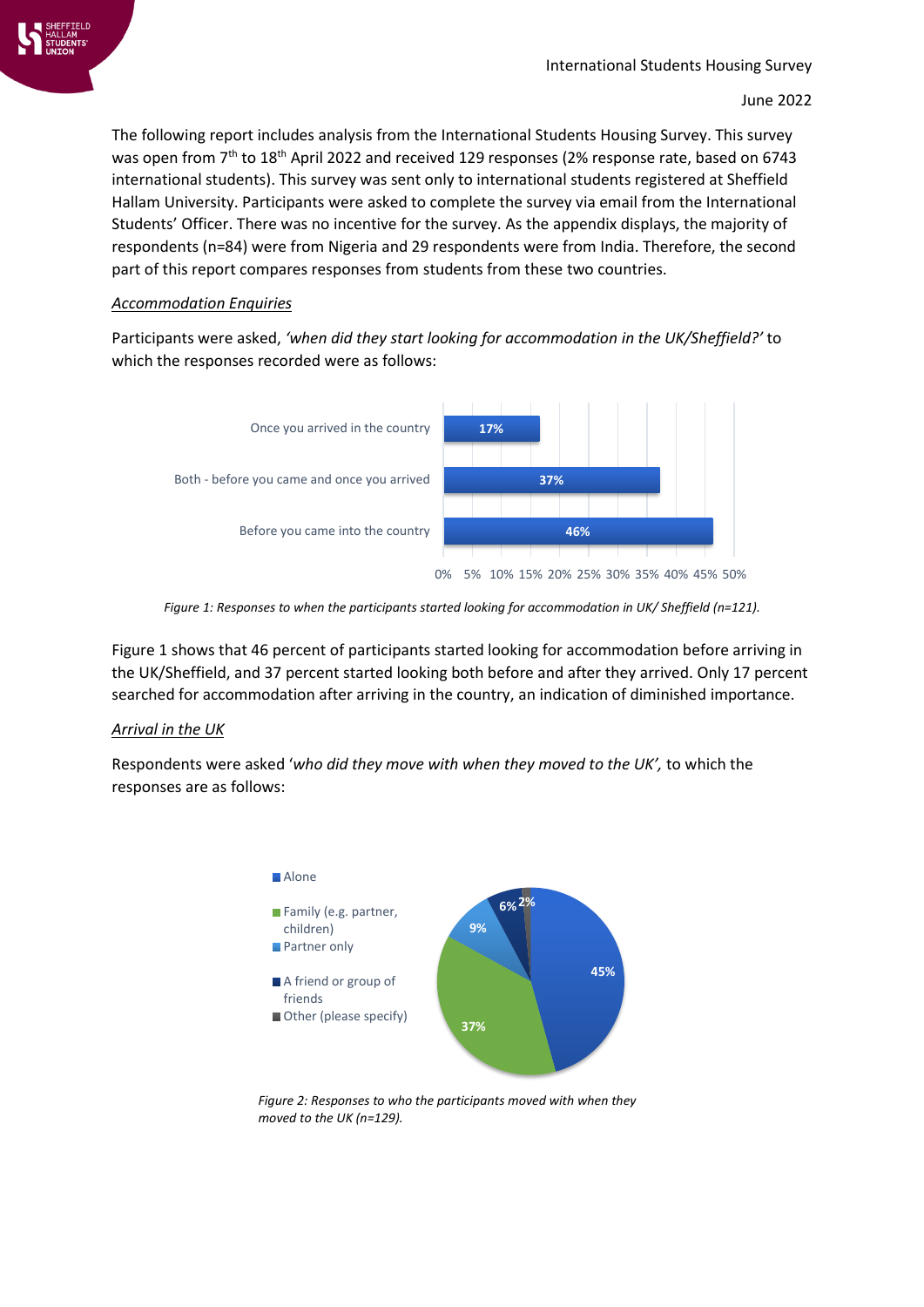

Figure 2 indicates that 45 percent of the participants arrived alone, with 37 percent of them arriving with family, whereas only 6 percent & 2 percent of the students arrived with a friend, group of friends, or siblings.

### *Accommodation Search Resources*

In response to a question about how respondents found accommodation services in the UK or Sheffield, the responses were as follows:



*Figure 3: Resources participants used to search for accommodations in the UK (n=129).*

Graph 3 indicates that 72 percent of the participants used google to search for the accommodation and half used the SHU accommodation services website. Only 22 percent and 12 percent used other resources like Zoopla, Facebook marketplace, and UniAcco respectively.

# *Information from Hallam*

Participants were asked whether Sheffield Hallam provided accurate and useful information about accommodation searching before moving to the UK, and these responses were as follows:



*Figure 4: Feedback on information provided by University on accommodation (n=129).*

Figure 4 indicates that only 50 percent of respondents agreed that the information provided by the university was useful and 38 percent agree that it was accurate for the accommodation search.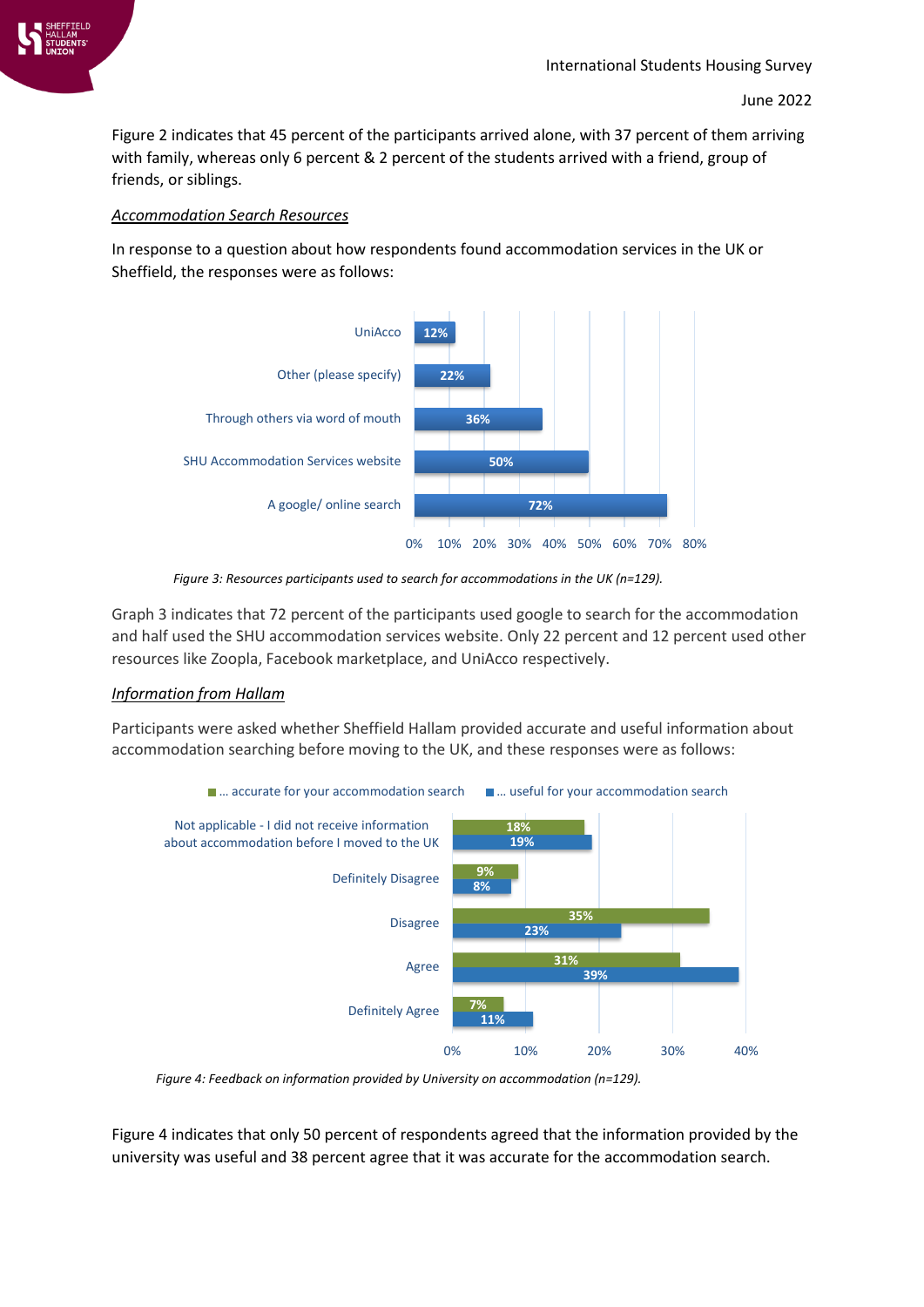

However, 44 percent of respondents disagreed with the accuracy of the information received, and 31% disagree with the usefulness of the information.

### *Accommodation Preferences in Sheffield*

Respondents were asked about their accommodation preferences upon arrival in the UK, to which their responses were as follows:



*Figure 5: Accommodation interests of the participants (n=129).*

Figure 5 shows that 57 percent of participants were interested in living in a private rental house/flat for anyone in Sheffield. Only 27 percent were interested in private rental flats for students only.

#### *Accommodation search experience*

Participants were asked to rate their experience of searching for an accommodation in the UK/Sheffield, to which the responses were as follows:



*Figure 6: Accommodation interests of the participants (n=113).*

According to Figure 6, 67 percent of participants rated their experience of searching for accommodation as bad. The experience was rated as 'fine' by only 25 percent, and 'great' by 8 percent, which indicates an area for improvement.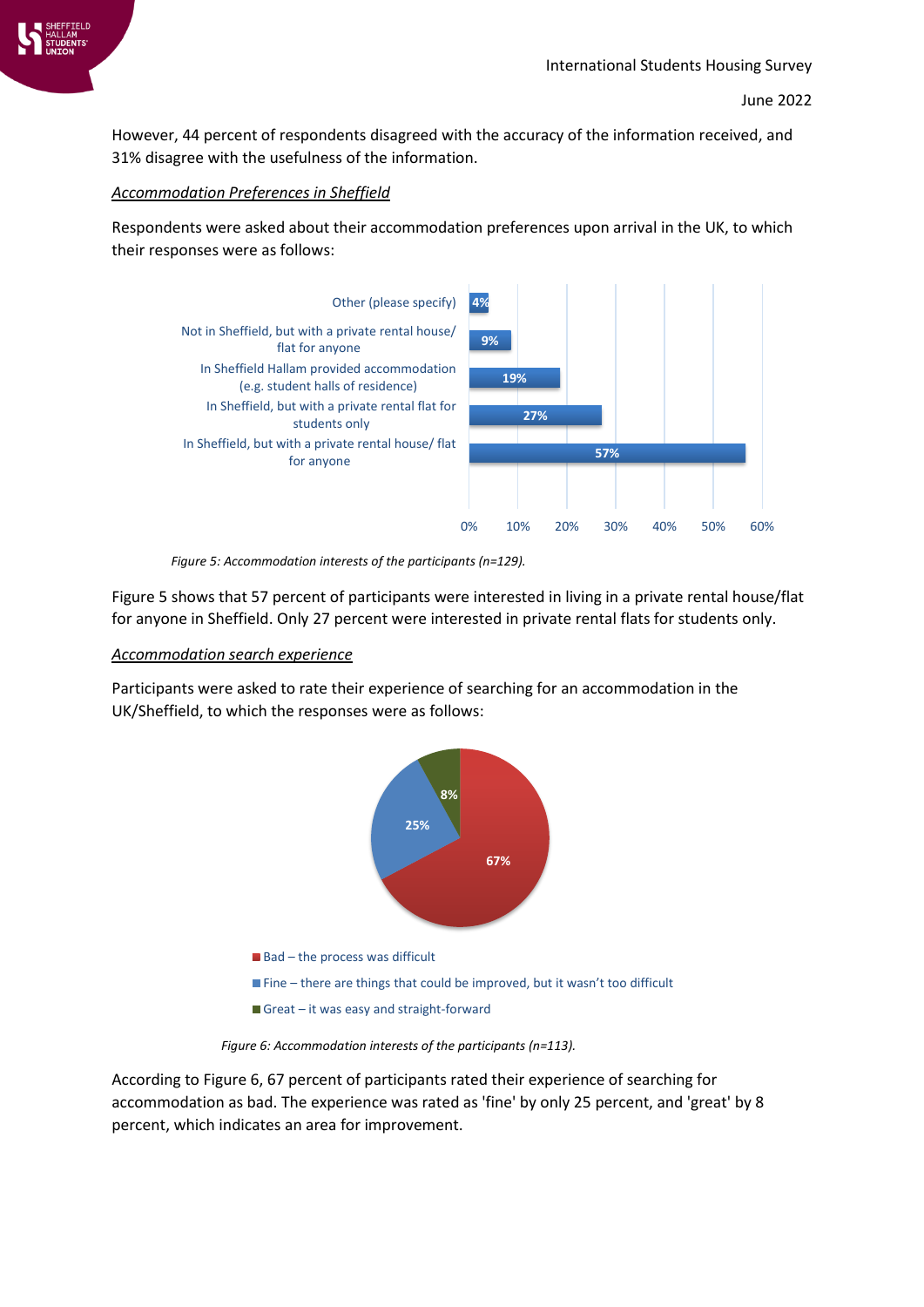

### *Current Accommodation Satisfaction Rate*

To the question *'Thinking about the accommodation you currently live in, how satisfied are you with it?'* the responses recorded are as follows:



*Figure 7: Satisfaction with the current accommodation (n=109).*

Graph 7 shows that 65 percent of the participants are very satisfied or satisfied with their current accommodation. Thirty-four percent of the respondents were dissatisfied with their current housing situation.



### *Awareness of the Snug Scheme*

*Figure 8: Awareness of the SNUG scheme amongst participants (n=108).*

SNUG is an approved student housing in Sheffield. It is a scheme for registering, inspecting, and advertising student properties in Sheffield and is intended to ensure all students have access to good-quality, safe accommodation in the private sector. As shown in Figure 8, 74 percent of the participants lacked knowledge about SNUG, and 8 percent were unsure, emphasizing the need for better awareness. Only 18 percent of the respondents indicated they were aware of the scheme.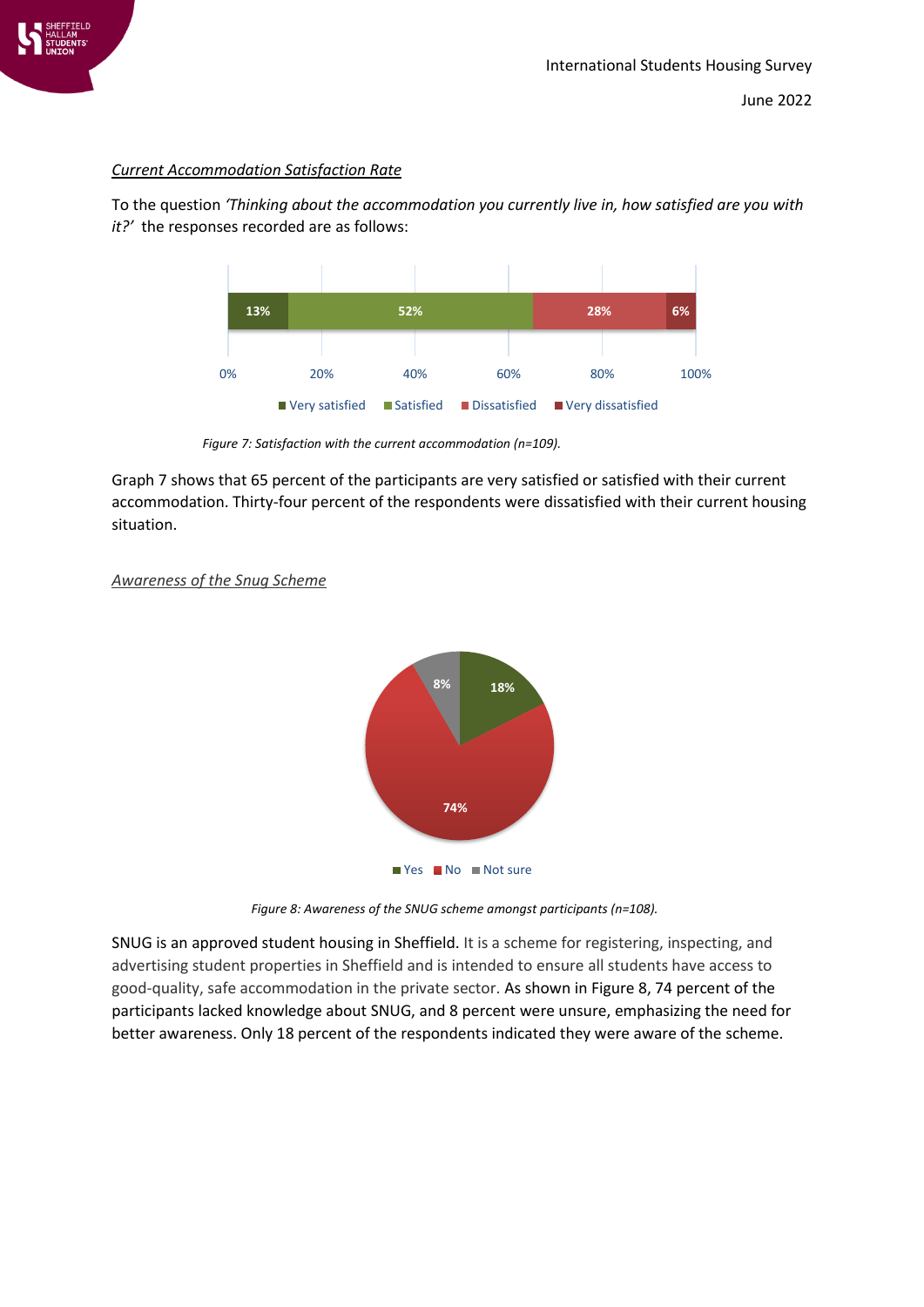

# *Further Comments*

In response to an open-ended question on searching for accommodation in the UK/Sheffield, the following themes were identified:

| <b>Themes</b>                | Count          |
|------------------------------|----------------|
| <b>Negative Experience</b>   | 24             |
| <b>Student with families</b> | 16             |
| Increasing rental rates      | 15             |
| <b>Accommodation Types</b>   | 14             |
| Finding reliable Information | 7              |
| Fraud                        | 4              |
| Inaccurate information       | $\mathcal{P}$  |
| <b>Flexible Contracts</b>    | $\mathfrak{p}$ |
| Total                        |                |

- Negative experiences mainly were around discrimination in opportunities to secure accommodation for the student population and the overall search process.
- Lack of accommodation options for the students with families and other accommodation types was also mentioned.
- Increase in rental rates during the stay in accommodation and vast demands of rental deposits were flagged as some of many difficulties international students face, leading to stress.
- Other comments were on the fraudulent transactions, unreliable information, and unavailability of flexible contracts for the accommodation when searching.

### **Suggestions**

In response to further suggestions on accommodation search following themes were recorded as responses:

| Make it easier     | 14 |
|--------------------|----|
| Support/rights     | q  |
| Fair & transparent | 3  |
| SHU guarantor      | 3  |
| Discrimination     |    |

- **Make it easier:** The comments were related to the university's role in making it easier for students to find reliable and student-friendly accommodations.
- **Support/Rights:** Many students also requested support from the university in finding a house in the city.
- The students also suggested supporting them with guarantors, providing equal opportunities regardless of student type, and providing reliable information on where to find accommodations.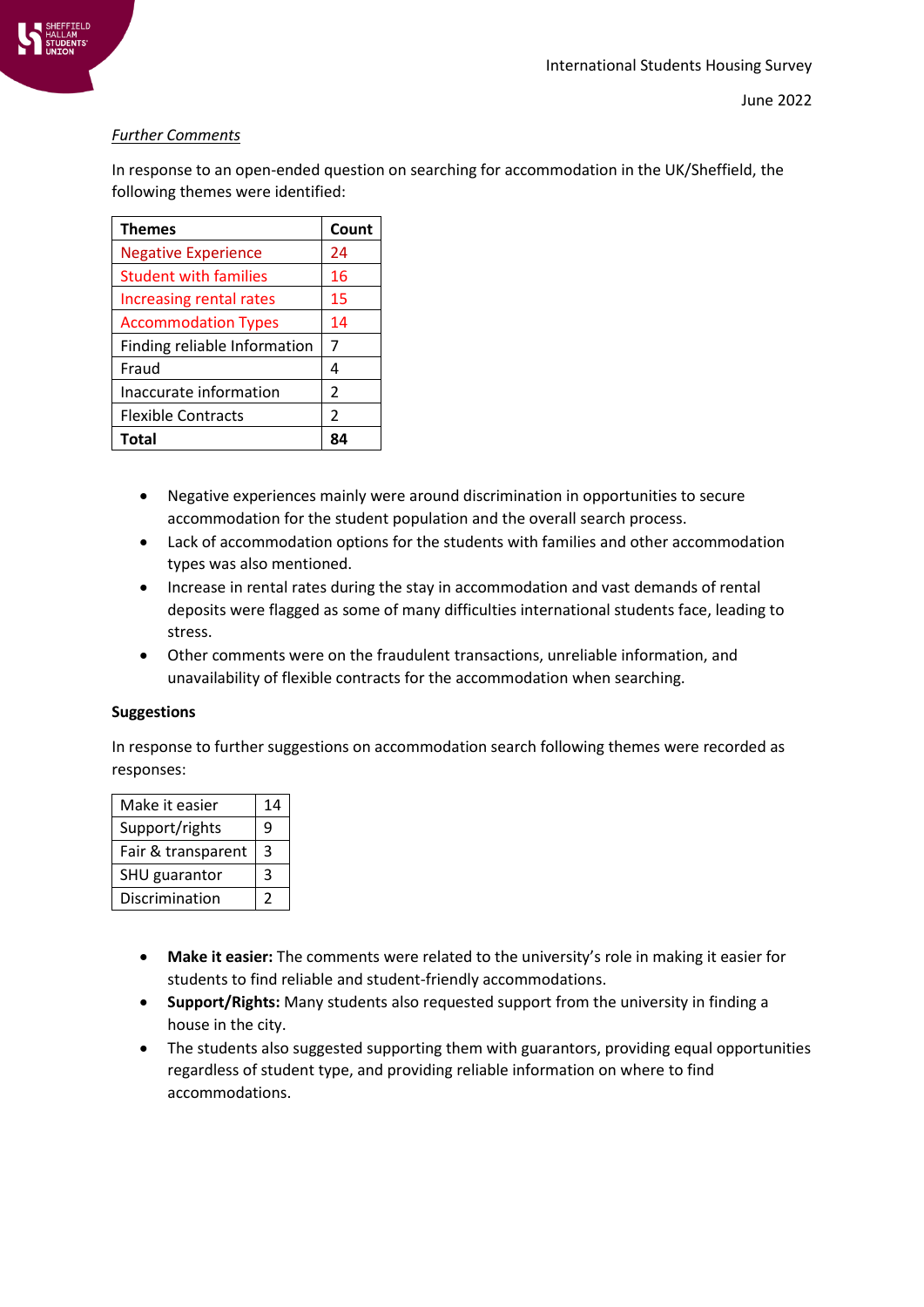

### **Comparison between Nigerian and Indian respondents**

The below data displays differences based on the two largest respondent groups: students from Nigeria and students from India. There were **29** participants from India and **84** from Nigeria. Below are the themes of responses recorded on different questions.

The following table shows the count of international students who participated in the housing survey by the level of study from India and Nigeria. All respondents from India are studying at the Postgraduate taught level, and most students from Nigeria are studying at the same level.

| Level of study                      | India | <b>Nigeria</b> |
|-------------------------------------|-------|----------------|
| Postgraduate taught (e.g., Masters) | 29    |                |
| Postgraduate Research (e.g. Ph.D.)  | -     |                |
| Undergraduate first year            | -     |                |
| Total                               | 29    |                |

#### *Accommodation Enquiries*

Respondents were asked, *'when did they start looking for accommodation in the UK/Sheffield?'* to which the responses recorded were as follows:



*Figure 9: Responses to when the participants started looking for accommodation in UK/ Sheffield (count India (n=29, & Nigeria (n= 79).*

From Figure 9, **India:** 19 respondents looked for accommodation before arriving in the UK/Sheffield and 10 participants started looking both before and after they arrived. **Nigeria:** Only 28 looked for accommodation before arriving, followed by a major 36 participants who started looking for accommodation both before and after, and 15 after they arrived. While the accommodation search process differs between students from India and Nigeria, they both give the least importance to the search process once they arrive in a country.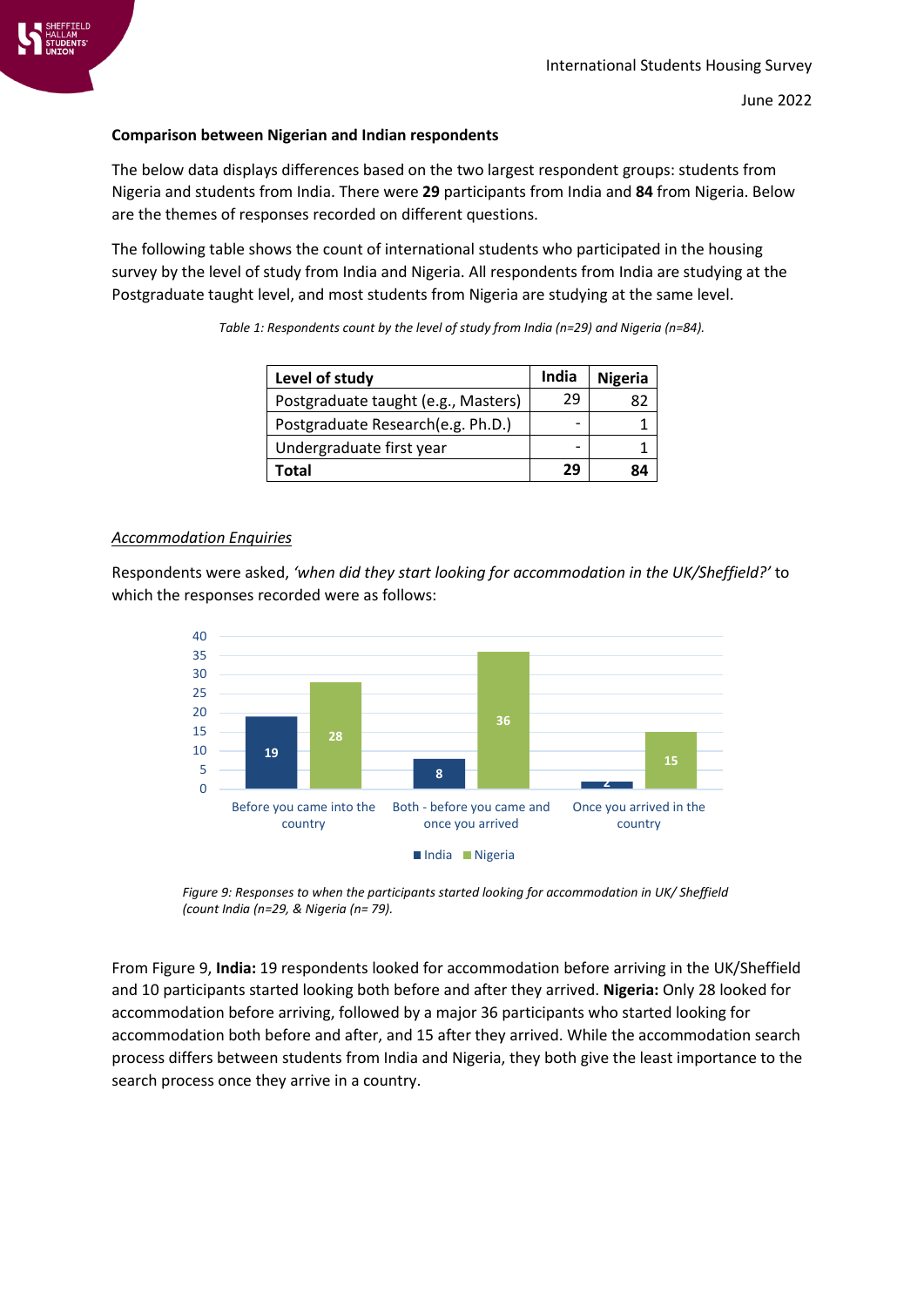

June 2022

# *Arrival in the UK*

Respondents were asked '*who did they move with when they moved to the UK',* to which the responses are as follows:



*Figure 10: Responses to who the participants moved with when they moved to the UK from (India count n=29, Nigeria n=84).*

From Figure 10, **India:** 16 participants arrived alone, with only 6 of them who arrived with a friend or group of friends, 5 of them with a partner, and only 2 with family. **Nigeria**: 42 participants arrived with family, 32 of them arrived alone followed by 7 with a partner only. There is a significant difference in students arriving with family from Nigeria in the UK/Sheffield as compared to India.

### *Accommodation Search Resources*

In response to a question about how respondents found accommodation services in the UK or Sheffield, the responses were as follows (multiple choices):



*Figure 11: Resources participants used to search for accommodations in the UK.*

From Error! Reference source not found.11, Google/online search was given first preference by the majority of respondents from both India and Nigeria, followed by SHU accommodation services. A difference is seen in the word-of-mouth resource which helped students from Nigeria in finding accommodation in the UK/Sheffield when compared to participants from India.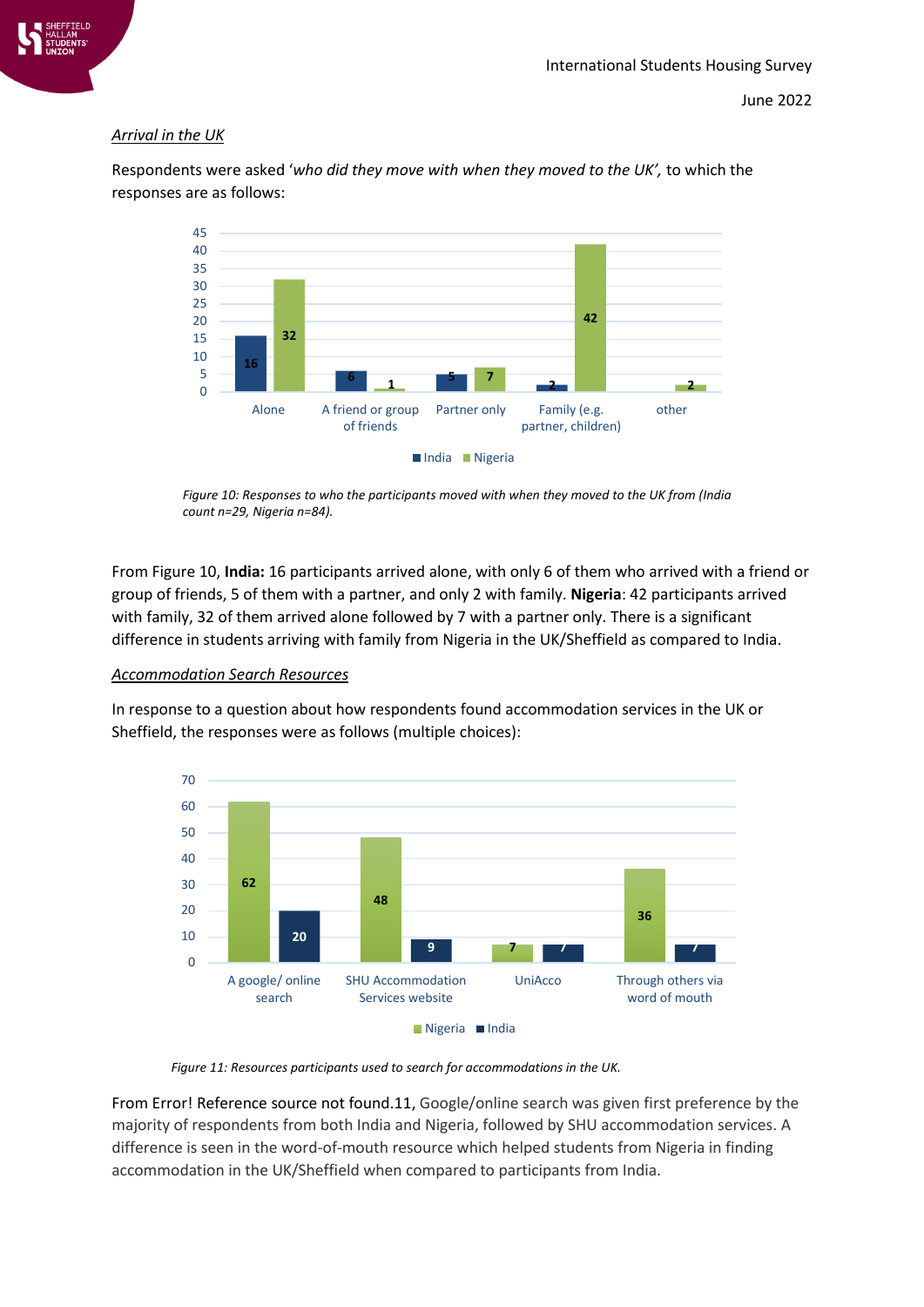

# **Information from Hallam**

Participants were asked whether Sheffield Hallam provided accurate and useful information about accommodation searching before moving to the UK, and these responses were as follows:



*Figure 12: Usefulness of the resources provided by the university to search for accommodations in the UK.*



… accurate for your accommodation search

*Figure 13: Accuracy of the resources provided by the university to search for accommodations in the UK.*

Figure 12 shows that 39 participants from Nigeria and 12 from India agreed that the information provided by the university was useful for the accommodation search. Figure 13 indicates that 27 participants from Nigeria and 13 participants from India agreed that the information provided by the university was accurate. However, 39 respondents from Nigeria and 8 from India disagreed with the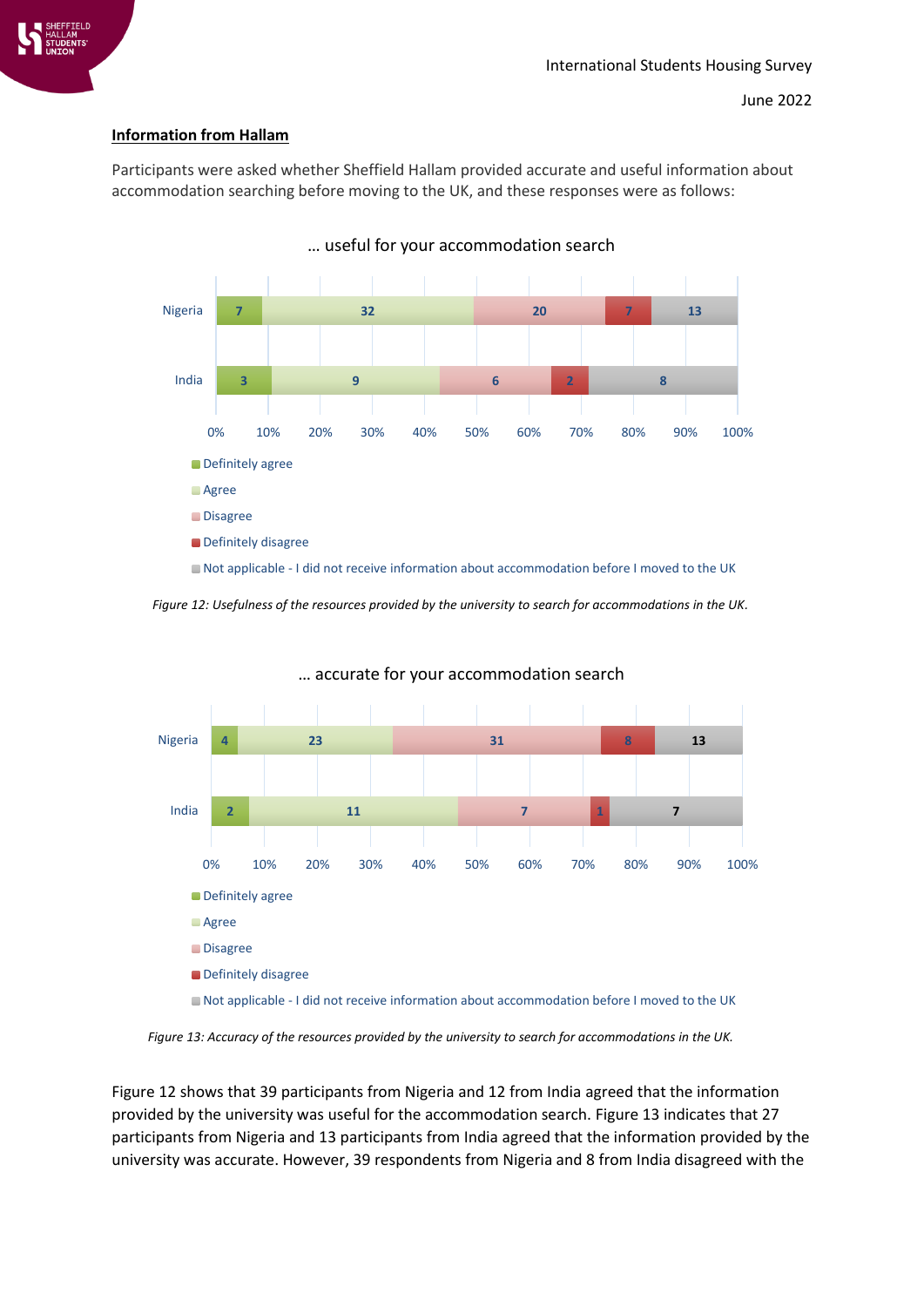

accuracy of the information received. Overall, higher disagreement on the usefulness and accuracy of the information provided by the university was recorded from the participants from Nigeria.

### *Accommodation Preferences in Sheffield*

Respondents were asked about their accommodation preferences upon arrival in the UK, to which their responses were as follows:



*Figure 14: Accommodation interests of the participants (n=29 (India), n=84 (Nigeria)).*

Figure 14 shows that 52 participants from Nigeria and 18 from India were interested in living in a private rental house/flat for anyone in Sheffield indicating a higher preference than the other options.

# *Accommodation search experience*

Participants were asked to rate their experience of searching for an accommodation in the UK/Sheffield, to which the responses were as follows:



*Figure 15: Accommodation search experience of the participants ((n=27 (India), n=73 (Nigeria)).*

As **Error! Reference source not found.**15 displays, 59 participants from Nigeria and 12 from India rated their experience of searching for accommodation as bad which indicates a significant area for improvement.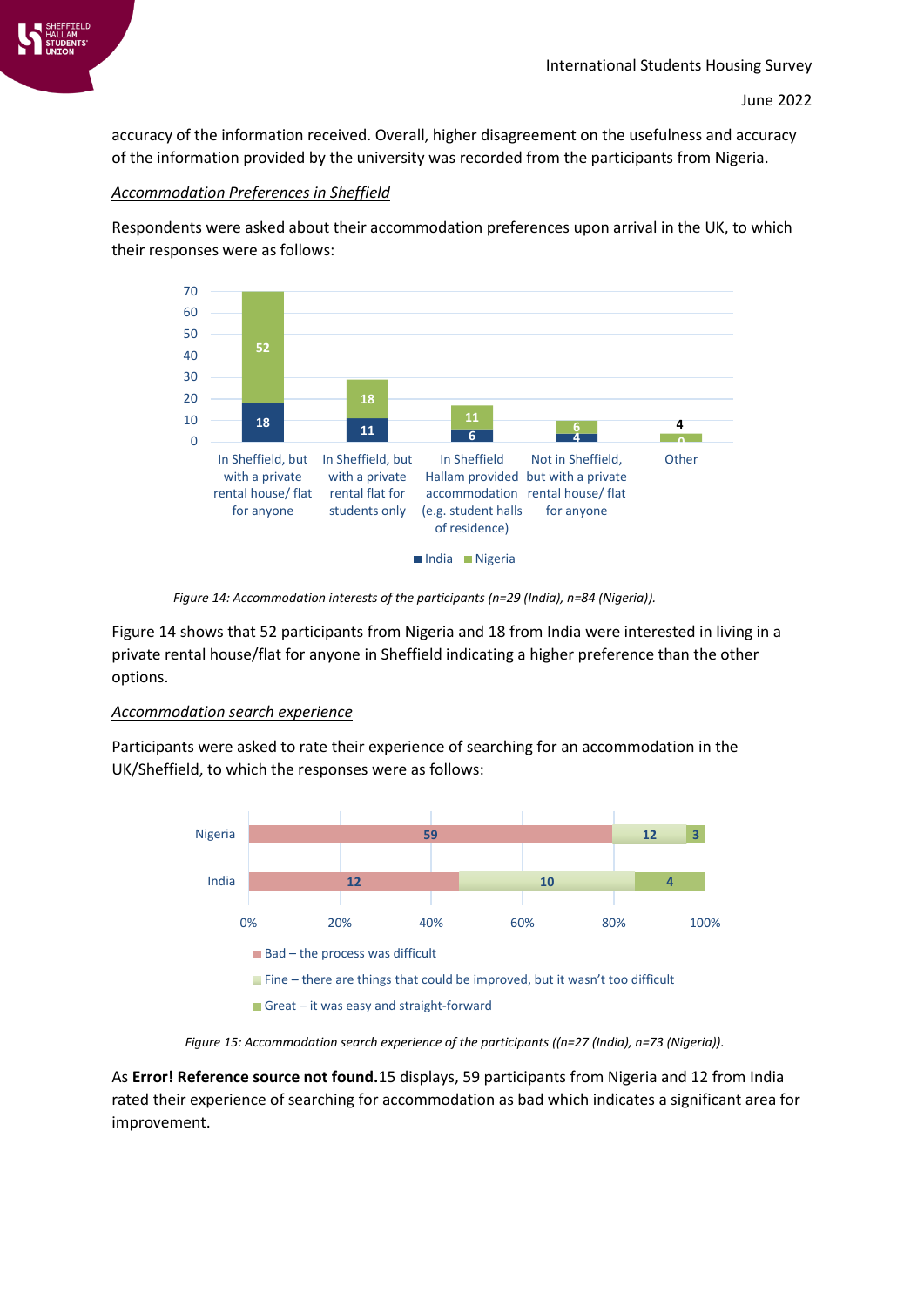

### *Current Accommodation Satisfaction Rate*

To the question *'Thinking about the accommodation you currently live in, how satisfied are you with it?'* the responses recorded are as follows:



*Figure 16: Accommodation satisfaction rate ((n=26 (India), n=70 (Nigeria)).*

Figure 16 shows that 19 participants from India and 43 from Nigeria were satisfied with their current accommodation. Only 7 respondents from India and 27 from Nigeria were dissatisfied with their current housing situation.

### *Awareness of the Snug Scheme*

SNUG is an approved student housing in Sheffield. It is a scheme for registering, inspecting, and advertising student properties in Sheffield and is intended to ensure all students have access to good-quality, safe accommodation in the private sector.



*Figure 17: Accommodation search experience of the participants ((n=25 (India), n=70 (Nigeria)).*

As shown in **Error! Reference source not found.**17, 51 respondents from Nigeria and 20 from India lacked knowledge about SNUG, emphasizing the need for better awareness overall. Only 3 from India and 14 respondents from Nigeria indicated they were aware of the scheme.